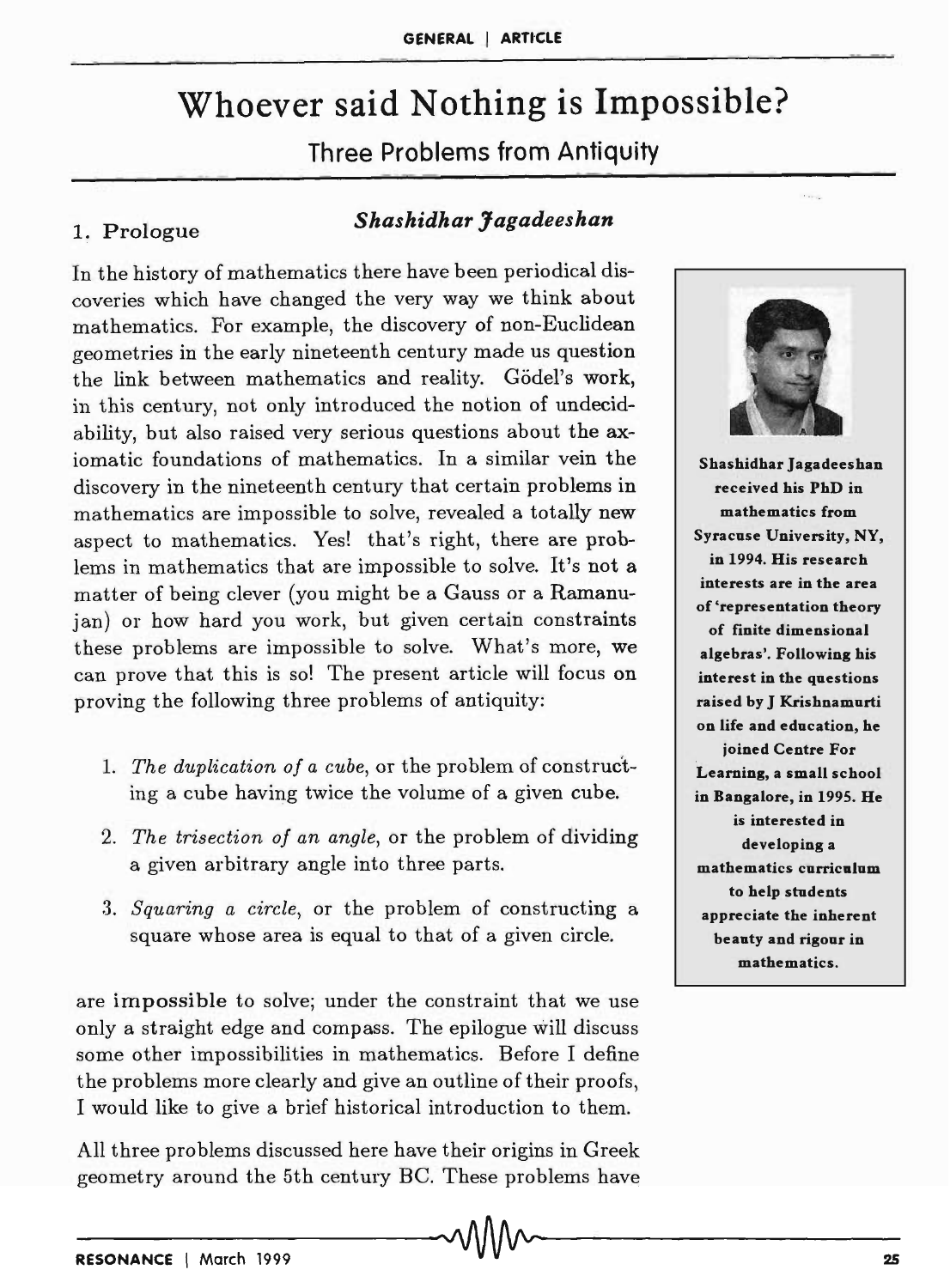#### Box 1.

The following is the translation (taken from, [5]) of an ancient document supposedly written by Eratosthenes to King Ptolemy III about the year 240 B.C. :

*To King Ptolemy, Eratosthenes sends greetings. It is said that one of the ancient tragic poets represented Minos as preparing a tomb for Glaucos and as declaring, when he learnt that it was hundredfeet each way: "Small indeed is the tomb thou hast chosen for a royal burial. Let it be double {in volume}. And thou shalt not miss that fair form* if *thou quickly doublest each side of the tomb. " But he was wrong. For when the sides are doubled, the surface {area} becomesfour times as great and the volume eight times. It became a subject of enquiry among geometers in what manner one might double the given volume without changing shape. And this problem was called the duplication of the cube, for given a cube they sought to double it ....* 

> become famous because they are impossible to solve within the constraints imposed. The resolution of these problems had to wait for nearly 2200 years, for the invention of abstract algebra. In the meantime many great mathematicians, amateurs and mathematical cranks have had a go at them without much success. To this day mathematics departments around the world receive letters from people (unfamiliar with the fact that these problems are impossible to solve), claiming to· have solved them! Like many other long-standing unsolved problems, these too have inspired the discovery and creation of a lot of mathematics such as that of the conic sections, many cubic and quartic curves and later on algebraic numbers and group theory.

> Problem 1 might well have originated in the words of an obscure ancient Greek poet representing the mythical King Minos as being dissatisfied with the size of the tomb erected to his son Glaucos (see *Box* 1). Minos had ordered the tomb be doubled in size. The poet proceeds to say that Minos claimed this could be accomplished by doubling the length of each side. Obviously neither Minos nor the poet passed high school algebra! Attempts to correct the mathematics of the poet led geometers to study the problem of doubling the cube. There is another story related to this problem, where it is said, that the Delians were instructed by their oracle to double the size of Apollo's cubical altar, so as to get rid of a certain pestilence. This is why this problem is also referred to as the *Delian Problem.*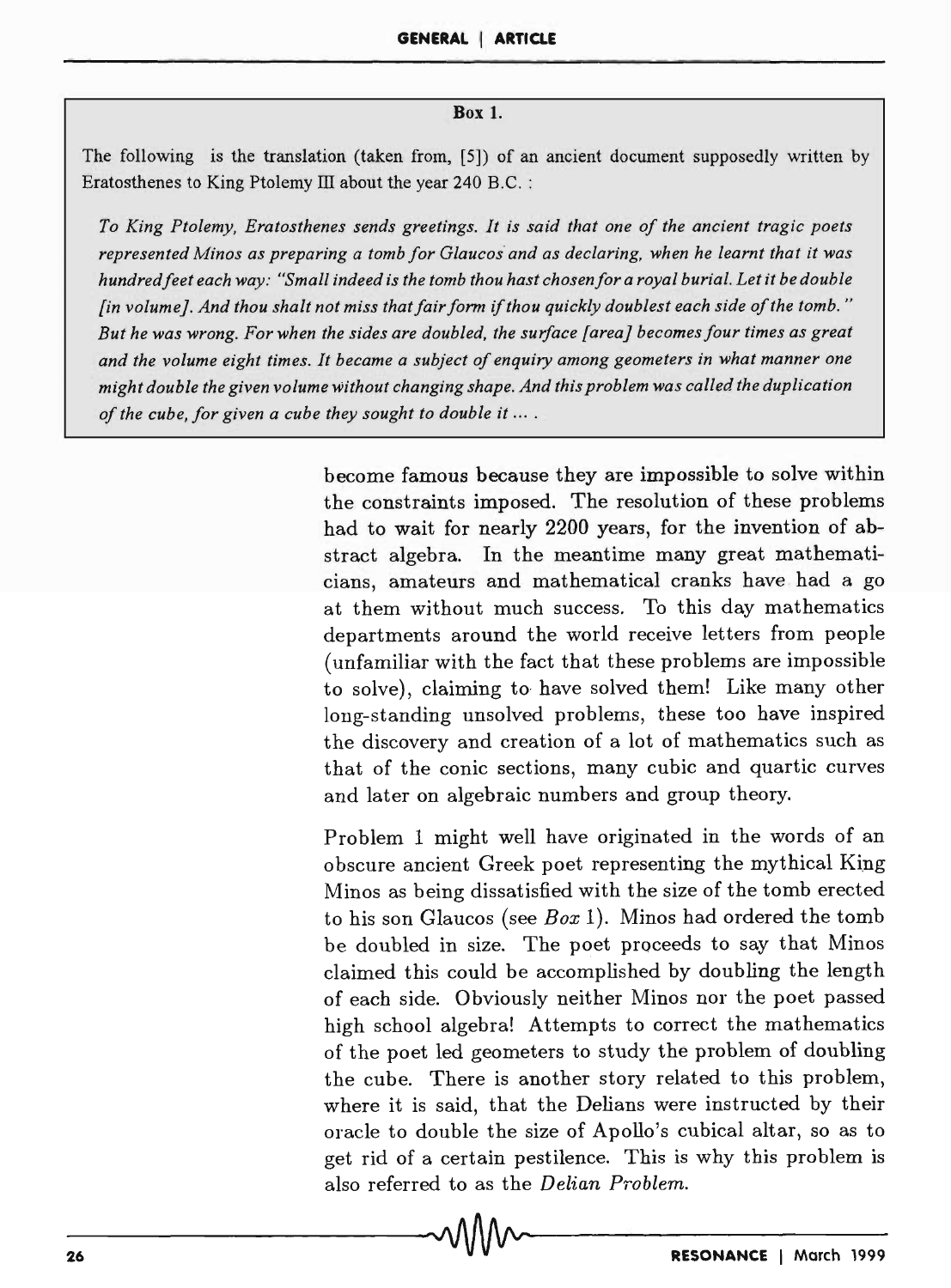The origins of Problem 2 are most likely in the Greeks' attempt to construct regular polygons. In the construction of a regular nine-sided polygon, one needs to trisect an angle of sixty degrees. In fact this problem has attracted a large number of so called 'angle trisectors', who to this day attempt to trisect an angle.

The history of Problem 3 is tied up with that of finding the area of a circle, and information about this is found in the Rhind (or Ahmes) Papyrus (one of the best known mathematical manuscripts, purchased in 1858 in Egypt by A Henry Rhind and later acquired by the British Museum). Here it states that the area of a circle is equal to that of a square whose side is the diameter diminished by one ninth. This is of course based on the crude approximation of  $\pi$  to be 3.1604. .. Since these problems fascinated many mathematicians and amateurs, the problem solvers themselves acquired names! For example, in Greek times 'circle squarers' were referred to by the term 'tetragonidzein', which means to occupy oneself with the quadrature.

As you can see these problems come with a very rich history, and have many fascinating anecdotes connected with them, so interested readers can pursue them in standard books on the history of mathematics [1). The problems were finally settled in the nineteenth century. P Wantzel showed in 1837 that Problems 1 and 2 are impossible to solve and in 1882, Problem 3 was shown to be impossible to solve by F Lindemann.

#### 2. Ruler and Compass Constructions

Anyone who has done high school geometry is familiar with constructions using only a ruler and compass. You may well remember constructions like bisecting an angle, drawing the perpendicular bisector of a given line segment and so on. Apart from some of these easy and obvious constructions it's amazing what one can do with these tools. For example, one can construct a square having the same area as that of a lune, i.e., a plane figure bounded by two circular arcs! For an excellent account and proof of this fact, I would urge you to read [2). It is not clear why the Greeks imposed these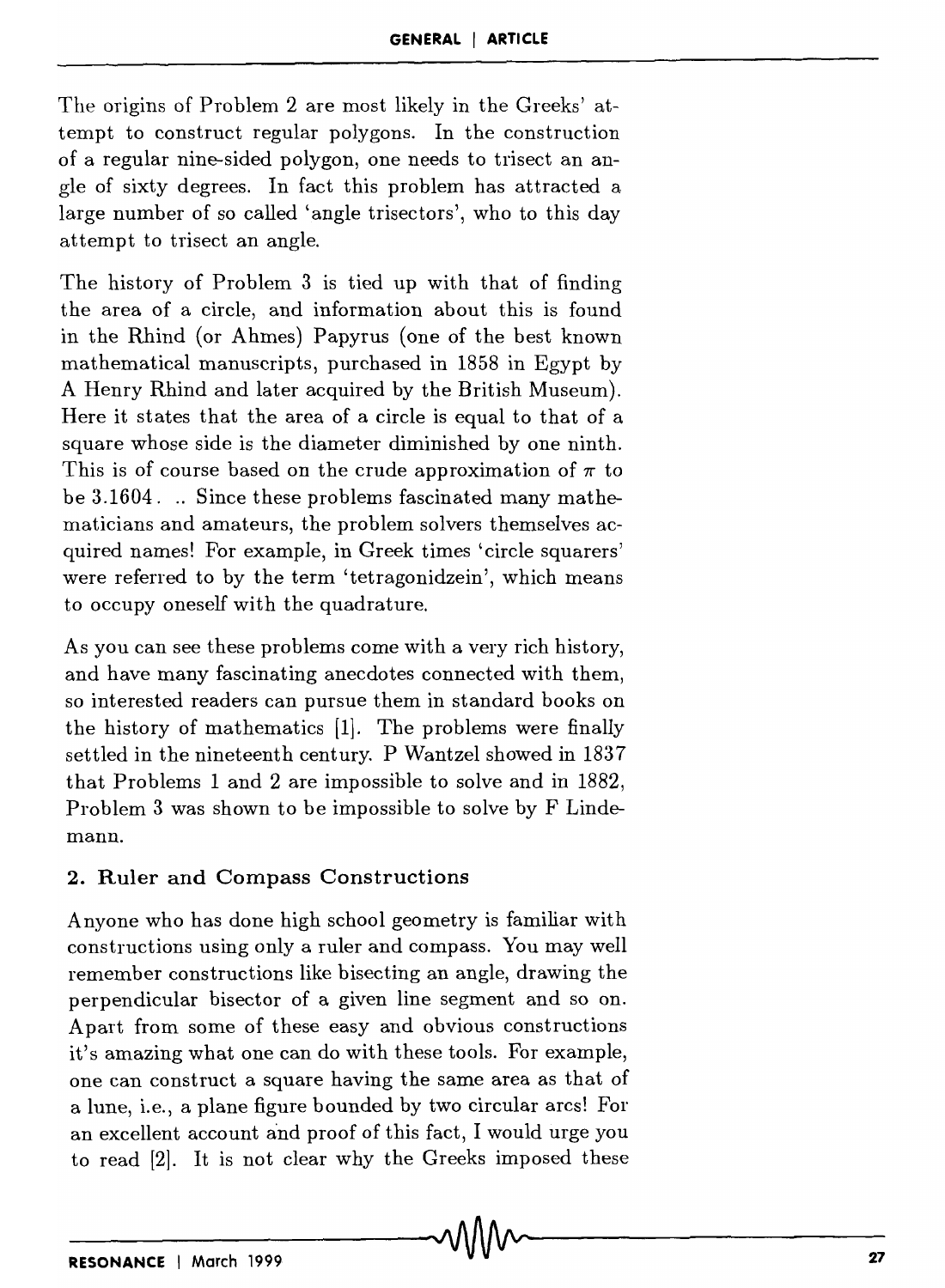constraints on themselves. Perhaps it was due to the notion of Plato that the only 'perfect' figures were the straight line and the circle, or it was an intellectual game, with very precise rules. It must be noted here that the Greeks themselves did not always restrict themselves to these tools and did not hesitate to use other instruments. We will discuss this briefly in the epilogue.

So what then are the precise rules involved in constructions using a ruler and a compass? Remember by ruler we mean a 'straight edge'; one cannot use it to make measurements or transfer lengths, only draw straight lines. If you notice all constructions using ruler and compass start with a given set  $S = \{q_1, q_2, \ldots, q_n\}$  of points and we use the ruler and compass in the following two ways;

**Operation** l(ruler) Through any two points in *S* draw a straight line.

**Operation 2** (compass) Draw a circle, whose centre is a point of  $S$ , and whose radius is equal to the distance between some pair of points in  $S$ .

We note here that the Greeks preferred a more restricted compass than the one we allow. Their compass was a 'collapsing' one which when lifted from the paper collapsed, not allowing one to maintain a fixed radius. Their compass allowed one to place the compass point at one point of  $S$  and the pencil tip at another point of *S* and draw a circle or an arc. It can be shown that every construction that can be performed by a noncollapsing compass such as ours can be performed by a collapsing one ( see Exercise 5.11, pp.59-60 of [3]).

While doing ruler and compass constructions you might have realized that all constructions involve the intersections of a line with another line, a line with a circle or a circle with another circle. How do we formalize these ideas? We start by making two definitions.

**Definition 2.1.** The points of intersection of any two distinct lines or circles using operations 1 or 2, are said to be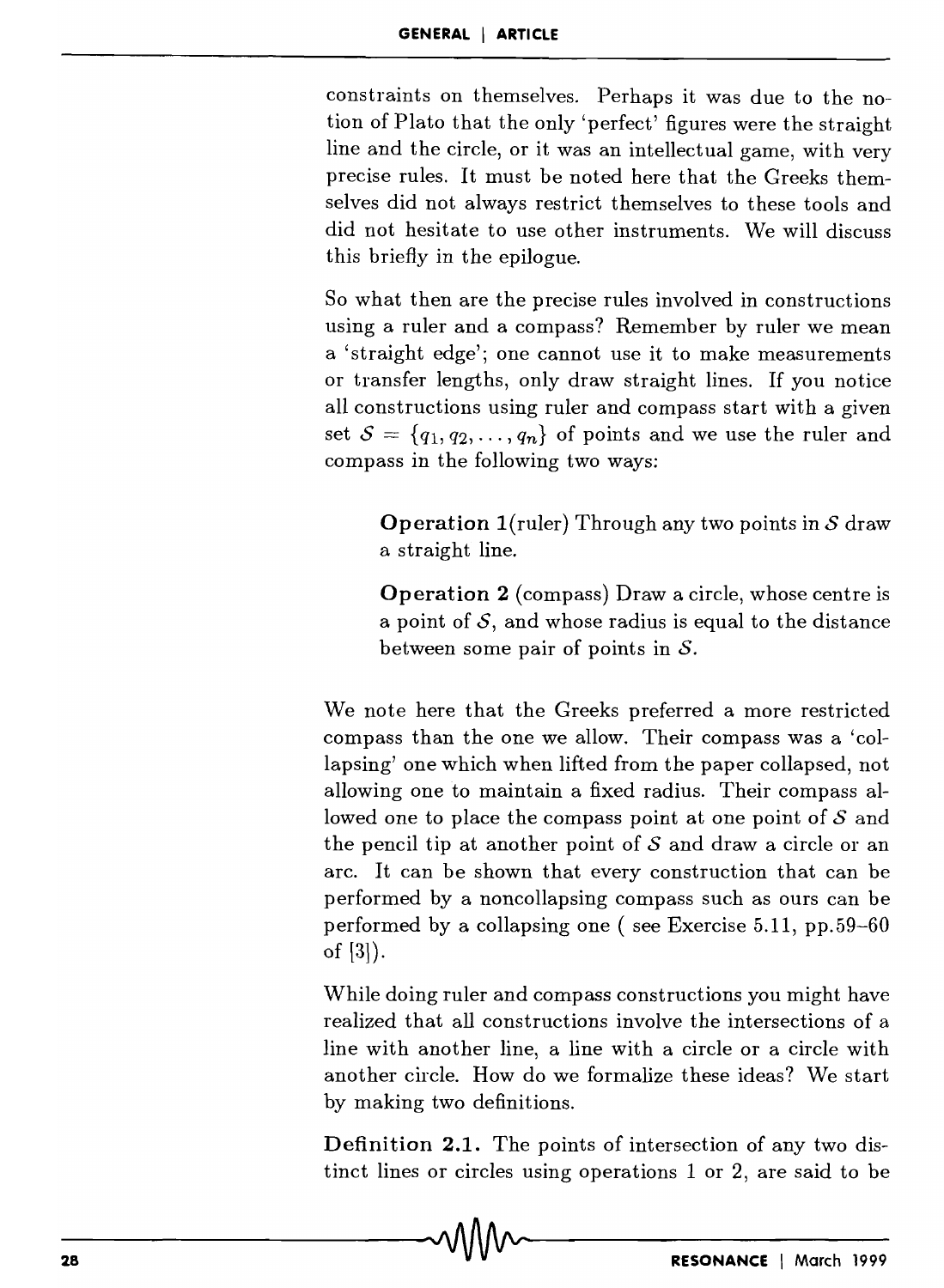*constructible in one step* from S. A point *p* is said to be *constructible* from *S* if there is a finite sequence  $p_1, p_2, \ldots, p_n =$ *p* of points such that for each  $i = 1, \ldots, n$  the point  $p_i$  is constructible in one step from the set  $S \cup \{p_1, p_2, \ldots, p_{i-1}\}.$ 

Definition 2.2. Let  $\gamma$  be a real number with absolute value  $|\gamma|$ . Then  $\gamma$  is said to be *constructible* if we have two constructible points  $p_i, p_j$  whose distance apart is  $|\gamma|$ units, the starting set *S* for the points  $p_i$ ,  $p_j$  being the set of points $\{p_0, p_1\}$  whose distance apart is 1 unit.

Let us now use a simple construction as an example to illustrate our formal set-up. Suppose we are given two points *P*<sub>1</sub>*, P*<sub>2</sub>*.* Let  $S = \{p_1, p_2\}$ *. (Figure 1)* 

- 1. Draw the line  $p_1p_2$  (operation 1);
- 2. Draw the circle centre  $p_1$  of radius  $p_1p_2$  (operation 2);
- 3. Draw the circle centre  $p_2$  of radius  $p_1p_2$  (operation 2);
- 4. Let *P3* and P4 be the points of intersection of these circles;
- 5. Draw the line  $p_3p_4$  (operation 1);
- 6. Let  $p_5$  be the intersection of the lines  $p_1p_2$  and  $p_3p_4$ .



Figure 1. Bisecting a line segment using ruler and compass.





Then the sequence of points *P3, P4, P5* defines a construction of the midpoint of the line *PIP2.* 

We are now ready to see what all this formal stuff looks like' when we consider the three problems of antiquity.

Doubling the Cube. We are given a cube and asked to construct a cube with double its volume. Given two points PI and *P2* whose distance apart is equal to one side of the original cube, our task is then to construct two points *Pi* and  $p_i$  whose distance apart is exactly  $\sqrt[3]{2}$  times the distance between  $p_1$  and  $p_2$ (*Figure 2*).

Trisecting an Angle. We are given points  $p_1, p_2$  and  $p_3$ which determine the angle and are asked to construct a point  $p_i$  using only operations 1 and 2, such that angle  $p_1p_2p_i$  is exactly one third that of the angle *PIP2P3. (Figure* 3)

Squaring the Circle. Given two points  $p_1$  and  $p_2$ , whose distance apart is the radius of the circle, construct two points  $p_i$  and  $p_j$  whose distance apart is  $\sqrt{\pi}$  times the distance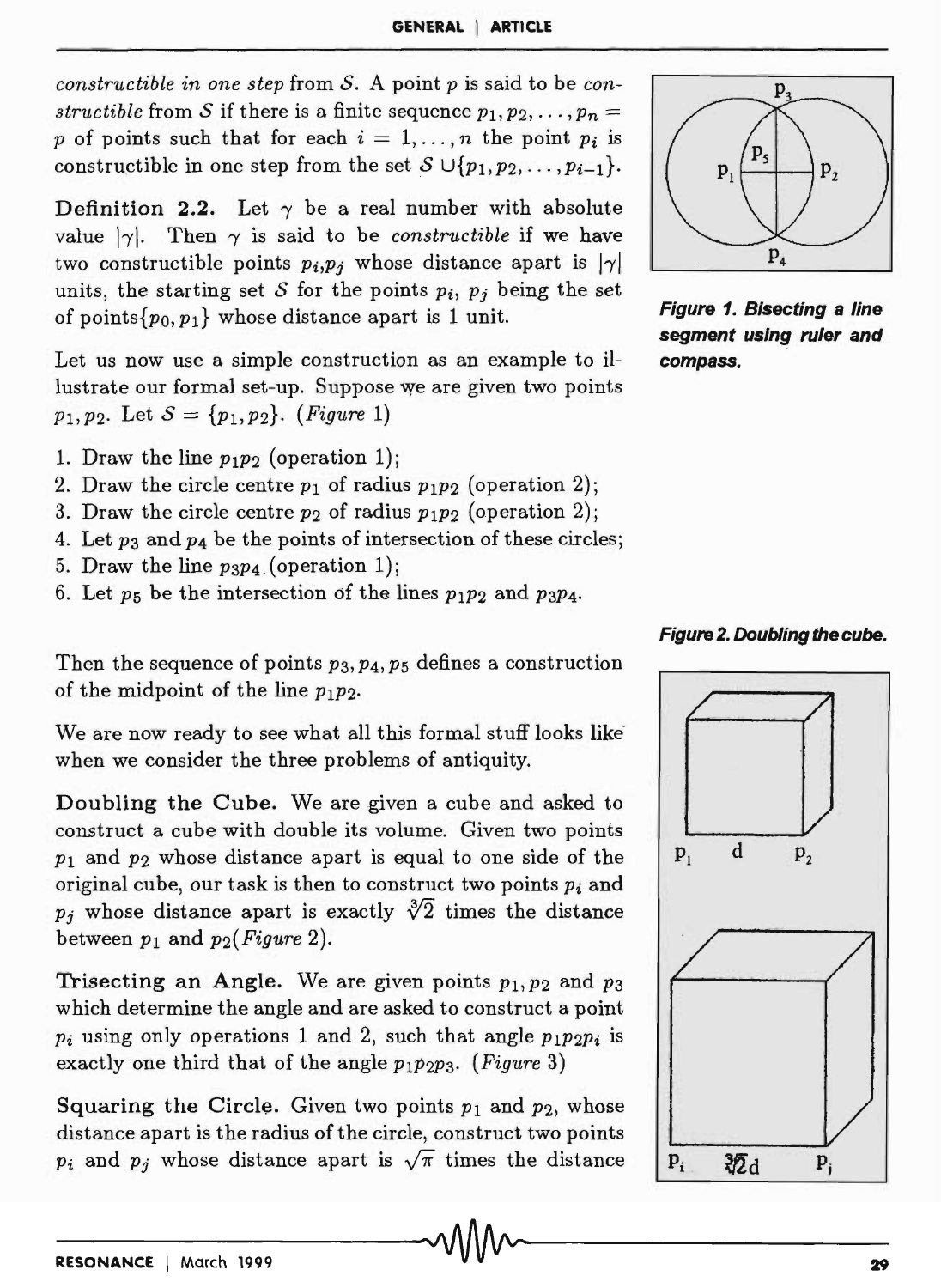

Figure 3. Trisecting an angle.





between  $p_1$  and  $p_2$ . (*Figure 4*)

3. How Does Algebra Come into the Picture?

We will now show how we convert these problems into the language of algebra and can also sympathize with why the Greeks had so much trouble with them.

As mentioned earlier, not only was the word algebra 'Greek' to the Greeks, they also did not realise that these problems were impossible to solve. To convert these problems into algebra, the reader will now have to be patient as we build up the required background. For reasons of brevity we can't give a comprehensive background and would recommend any standard text in algebra say [4]. Moreover, we will not give complete proofs, but will only give a sketch. Many of the definitions and statements of theorems are taken directly from the books referred below. The algebra that is used is based on the work of many great algebraists, like Abel, Galois, Lagrange and more recently Artin. The material is also the beginnings of the beautiful area of mathematics known as Galois theory.

Our aim is to characterize constructible numbers algebraically. In other words convert the geometric idea of a constructible number as defined in Definition 2.2 to that of an algebraic -one and understand it in the language of algebra. Actually, looked at correctly algebra comes in immediately!

Theorem 3.1. The set of constructible numbers is a subfield *of R. Furthermore every rational number is constructible*  and if  $\gamma$  is a positive constructible number then so is  $\sqrt{\gamma}$ .

*Proof:* The first part follows from the well known fact that if  $\alpha$  and  $\beta$  are constructible, then so are  $\alpha + \beta$ ,  $\alpha\beta$  and  $\alpha/\beta$ . If we are given a unit length, then we can construct all the rationals. Once a given length  $\gamma > 0$  is constructed, then it is fairly easy to construct (using ruler and compass)  $\sqrt{\gamma}$ .

o

By repeated applications of the above theorem, for example,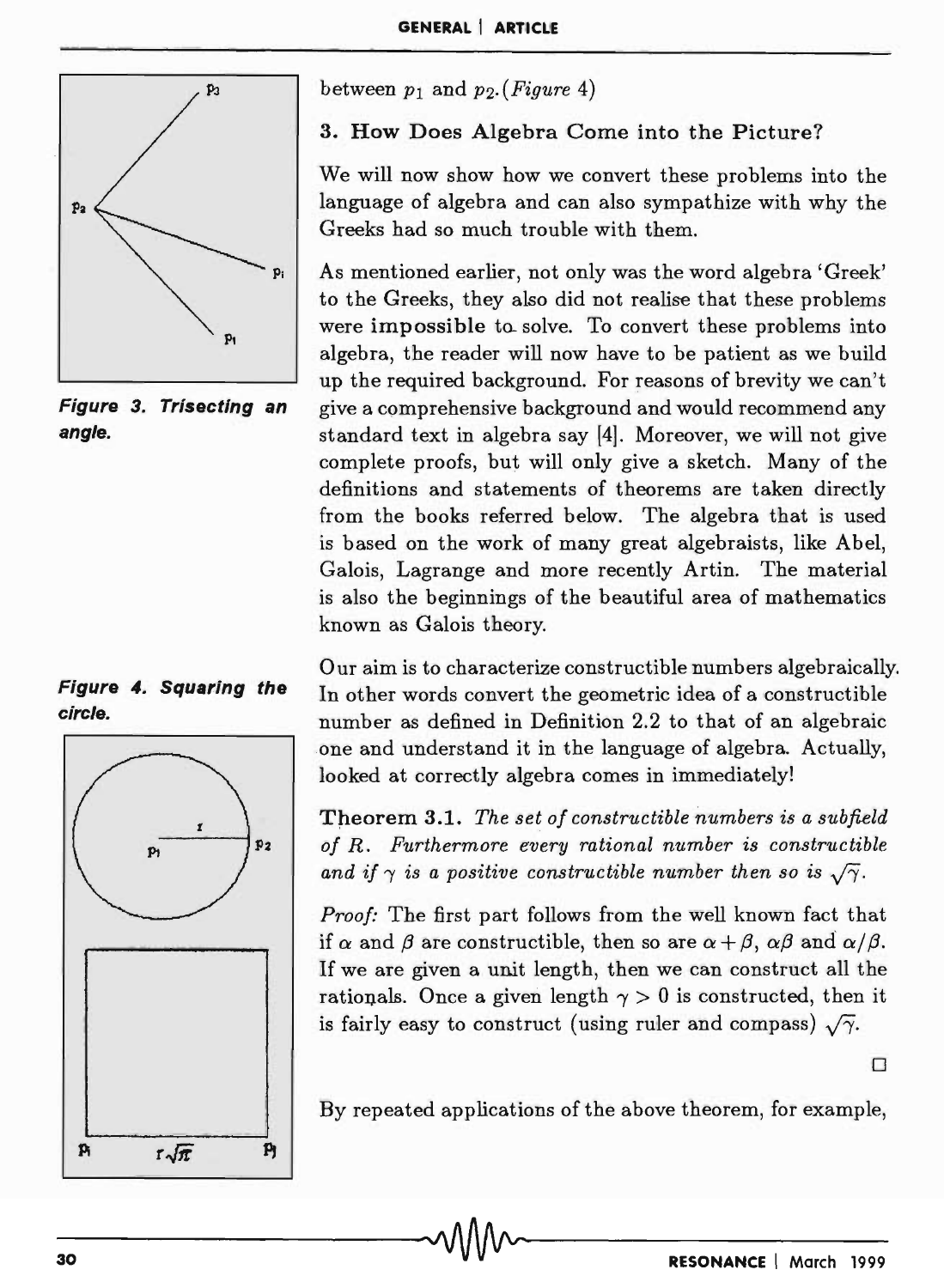one can prove that the number

$$
\sqrt[4]{13} + \frac{4}{3}\sqrt{\sqrt{6} + \sqrt{1 + 2\sqrt{7}}}
$$

is constructible.

The theorem tells us that the class of constructible numbers is large. In fact our aim is to find the ones that are not constructible. More specifically, if we are able to double the cube then  $\sqrt[3]{2}$  has to be constructible, and if we can square a circle  $\sqrt{\pi}$  would be constructible. Before we proceed we need to understand the notion of a number being algebraic over a field. The set of constructible numbers is a subset of the set of algebraic numbers, so information about the latter will be useful to understand the former.

**Definition 3.1.** A number  $\alpha \in \mathbb{C}$  is said to be *algebraic* over a field F contained in  $\mathbb C$  if there exists a non-zero polynomial  $f(x) \in F[X]$  such that  $\alpha$  is a zero of  $f(x)$ . If no such polynomial exists then  $\alpha$  is said to be *transcendental* over *F.* 

In other words, if  $\alpha$  is algebraic over F there exists a polynomial  $f(X) = a_0 + a_1X + ... + a_nX^n$  whose coefficients  $a_0, a_1, \ldots, a_n$  are all in F with at least one of these coefficients being non-zero and  $f(\alpha) = 0$ . For example  $\sqrt{2}$  is algebraic over  $\mathbb{Q}$ , since it satisfies the polynomial  $X^2 - 2 = 0$ .

Recall that a polynomial is monic if its leading coefficient is 1.

**Definition 3.2.** Let  $\alpha$  be algebraic over  $F \subseteq \mathbb{C}$ . Then there exists a unique monic polynomial  $f(X)$  over F of least degree such that  $f(\alpha) = 0$  and it is called the *irreducible polynomial of*  $\alpha$  *over*  $F$ , and is denoted irr  $(\alpha, F)$ .

For example,  $X^2-2$  is the irreducible polynomial of  $\sqrt{2}$ , over Q. We denote the degree of  $irr(\alpha, F)$  by deg( $\alpha, F$ ).

**Definition 3.3.** Let  $F$  be a field. A non constant polynomial  $f(X) \in F[X]$  is said to be *irreducible over* F if it has no factors in  $F[X]$ .

The following theorem connects the notion of the irreducible  $\sim$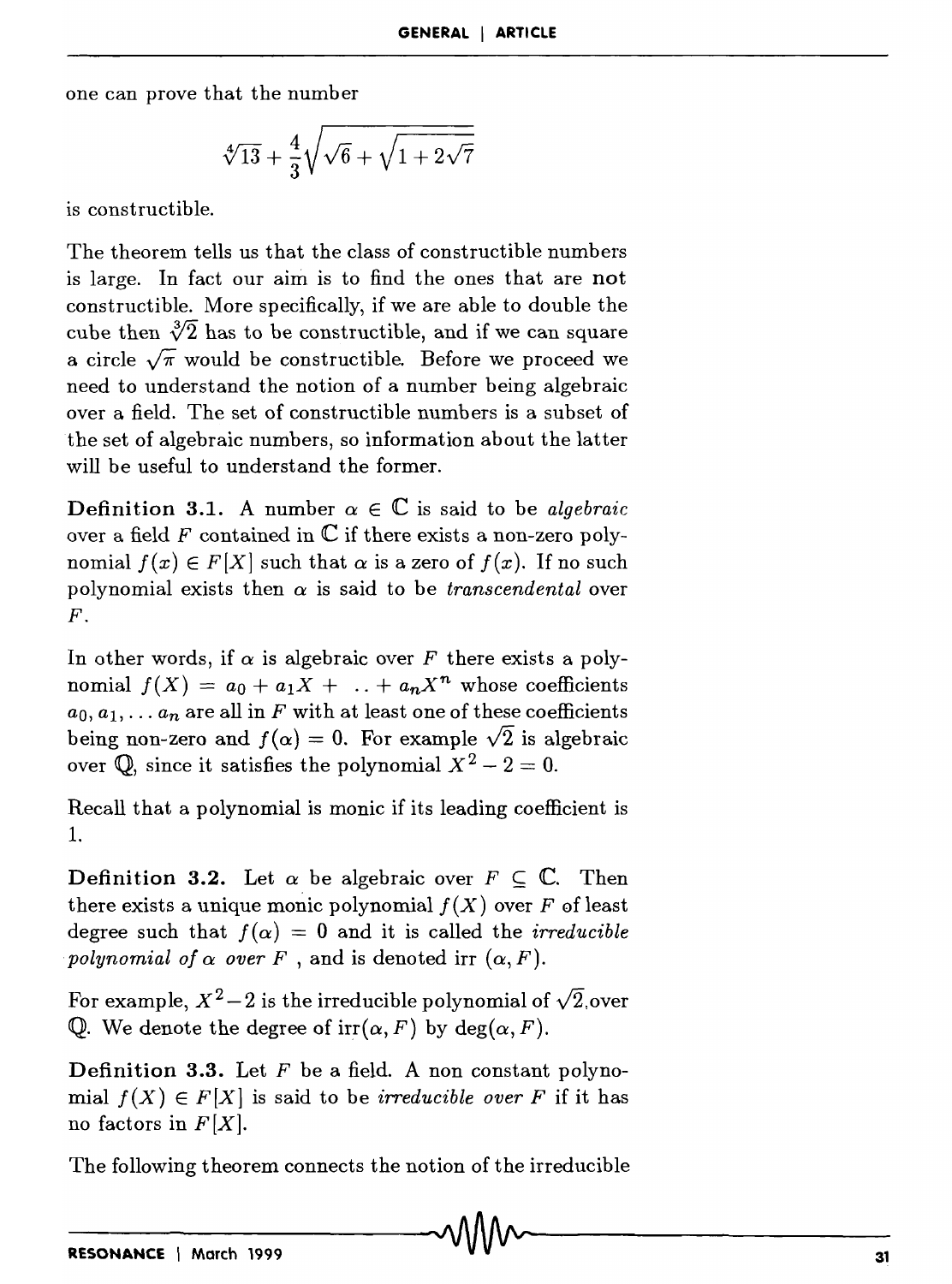polynomial of a number and that of an irreducible polynomial over a field. Moreover given  $\alpha \in \mathbb{C}$  algebraic over F, it gives us a way of computing  $irr(\alpha, F)$ .

Theorem 3.2. Let F be a subfield of  $\mathbb C$  and let  $\alpha \in \mathbb C$  be *algebraic over* F. *The following conditions on a polynomial*   $f(X) \in F[X]$  are equivalent: (i)  $f(X) = \text{irr}(\alpha, F)$ . (ii)  $f(\alpha) = 0$  and  $f(X)$  is monic irreducible over F

In general it is not easy to find out if a given polynomial is irreducible or not. One powerful criterion is Eisenstein's criterion (see *Box* 2 for details).

Every time we have a field  $F$  embedded in another field K, i.e.,  $F \subseteq K$ , we obtain a vector space K over F. The dimension of K over F is denoted by  $[K : F]$ . The field K is called the *extension field* of *F.* The next theorem tells us when a given  $\alpha \in K$  is algebraic over F.

### Box 2.Eisenstein's Irreducibility Criterion

Let

$$
f(t) = a_0 + a_1t + \ldots + a_nt^n
$$

be a polynomial over  $\mathbb Z$ . Suppose that there is a prime  $q$  such that

*1. q* does not divide *an* 

- 2. *q* divides  $a_i(i = 0, ..., n 1)$
- *3. q2* does not divide *ao*

Then  $f$  is ireducible over  $\mathbb Q$ .

Examples of polynomials where Eisenstein's criterion can be used to check irreducibility are:

 $X^3 - 2$  and  $X^3 + 3X^2 - 3$ . In the first case  $q = 2$  and in the second  $q = 3$ .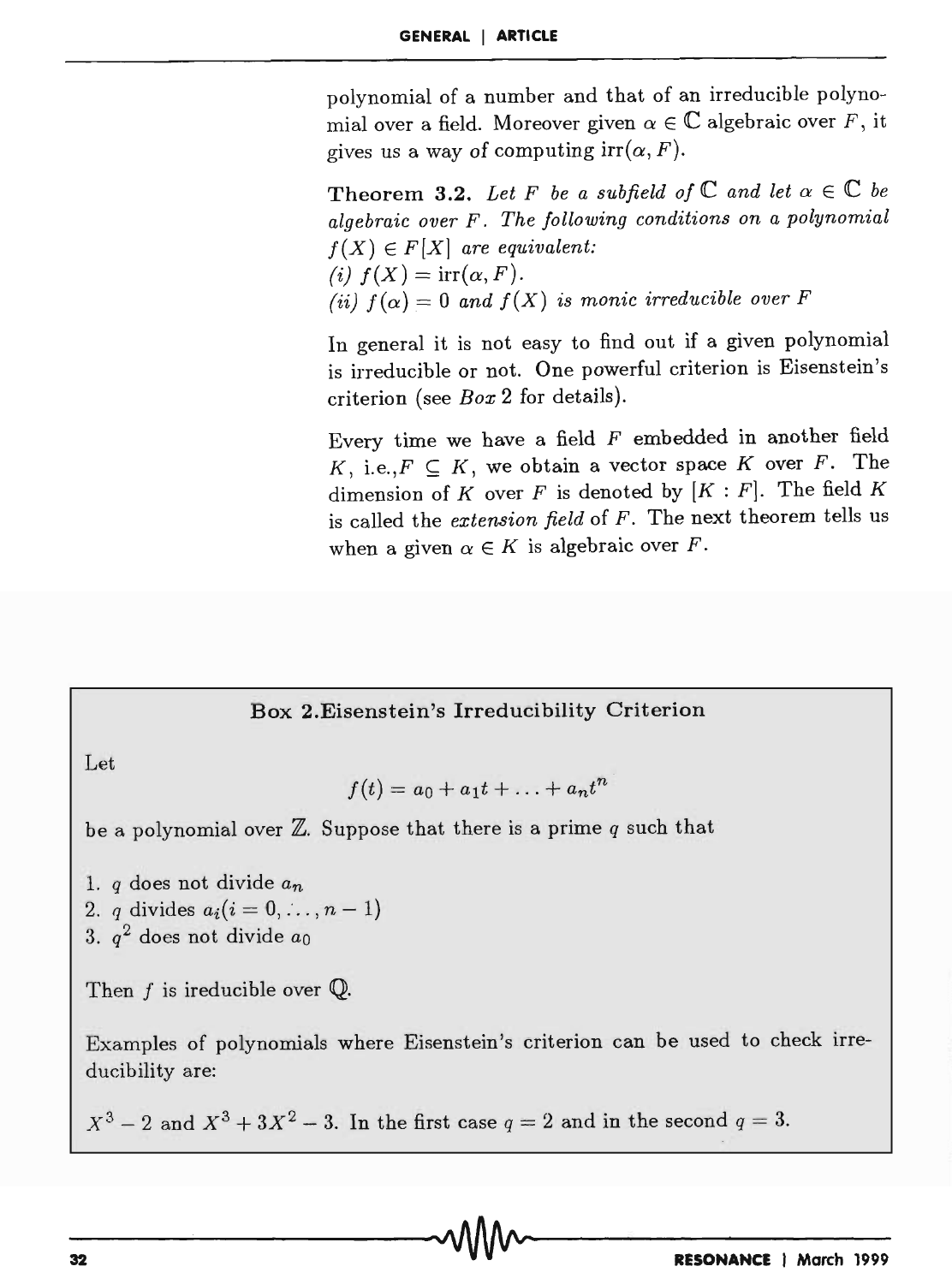**Theorem 3.3.** *Let F be a subfield of a field K with*   $[K : F] = n$  where *n* is a positive finite integer. Then every *number*  $\alpha \in K$  *is algebraic over F* and  $\deg(\alpha, F) \leq n$ .

*One can extend a given field F by 'attaching' a single element*  $\alpha$  (not in F, but in K) to F.

**Definition 3.4.** Let F be a subfield of  $\mathbb{C}$  and let  $\alpha$  be alge*braic over F with*  $deg(\alpha, F) = n$ . The extension of F by  $\alpha$  is *the set*  $F(\alpha) \subseteq \mathbb{C}$  *where*  $F(\alpha) = \{b_0 + b_1\alpha + \ldots + b_{n-1}\alpha^{n-1}:\}$  $b_0, b_1, \ldots, b_{n-1} \in F$ .

**Theorem 3.4.** Let F be a subfield of  $\mathbb{C}$  and let  $\alpha \in \mathbb{C}$  be *algebraic over F with*  $deg(\alpha, F) = n$ . Then (i)  $F(\alpha)$  is a finite dimensional vector space over F with

*basis*  $\{1, \alpha, \alpha^2, \ldots, \alpha^{n-1}\}$ . *The dimension n of*  $F(\alpha)$  *over*  $F$ *as a vector space is denoted by*  $[F(\alpha):F].$ (*ii*)  $F(\alpha)$  *is a field.* 

*For example the set*  $\mathbb{Q}(\sqrt{2}) = \{a + b\sqrt{2} : a, b \in \mathbb{Q}\}\$ is a field *extension of* Q *of degree* 2. *Actually for our purpose we will be mainly interested in extensions of fields of degree* 2, *the so called quadratic extensions.* 

*Now whenever we perform a construction using ruler and compass it is not enough to have an extension of the rationals by a single element; in fact we have to iterate the process to obtain a sequence of extensions. For example to find a suitable extension of* Q *where* 

$$
\sqrt[4]{13}+\frac{4}{3}\sqrt{\sqrt{6}+\sqrt{1+2\sqrt{7}}}
$$

*lives, we need the following sequence of field extensions :*   $F_0 = \mathbb{Q}, F_1 = F_0(\sqrt{7}), F_2 = F_1(\sqrt{1+2\sqrt{7}}), F_3 = F_2(\sqrt{6}),$ 

$$
F_4 = F_3(\sqrt{6 + \sqrt{1 + 2\sqrt{7}}}), F_5 = F_4(\sqrt{13}), F_6 = F_5(\sqrt{\sqrt{13}}).
$$

*We now discuss briefly what happens if we have a tower of distinct subfields of*  $\mathbb{C}$ ,  $E \subseteq F \subseteq K$  We notice that there *are three vector spaces that are involved here. F over E, K over* F and K over E.

*It is natural to ask if, say, the dimensions of the vector*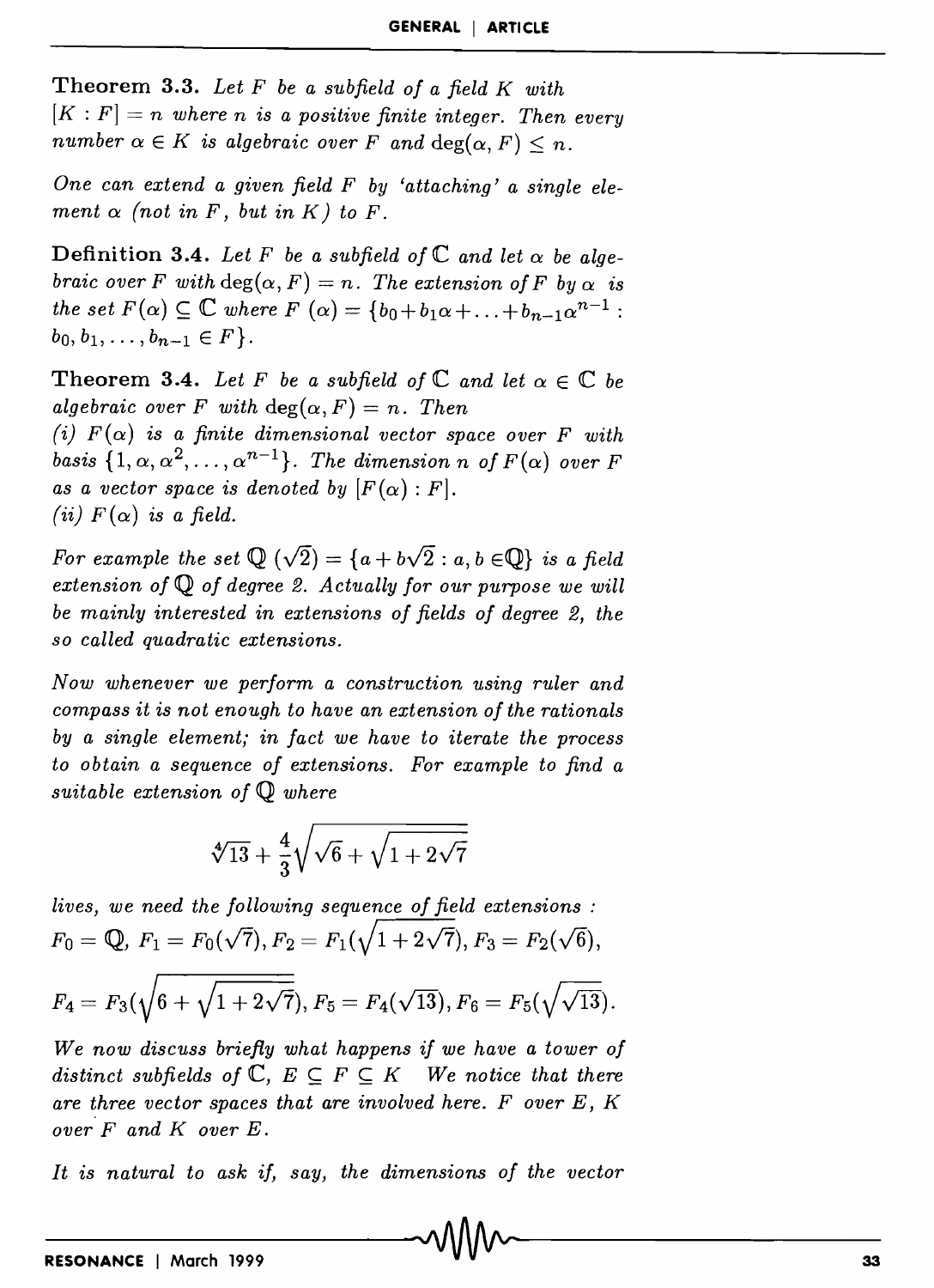

Figure 5. Towerof subfields ofC,.

spaces F over E and K over F are finite, what is the di*mension of Kover E* ? *The following theorem gives the answer.* 

**Theorem 3.5.** *Consider a tower of subfields of*  $\mathbb{C}$ ,  $E \subset$  $F \subset K$  If the vector spaces F over E and K over F have *finite dimensions, then so does K over E and*  $[K : E] =$  $[K : F][F : E]$ . *(Figure 5)* 

### 4. The Proofs of the Impossibilities at Last

We are now almost ready to prove the impossibilities of the three constructions - we just need the following theorem that does the trick! The background material from the previous section was necessary and hopefully sufficient to understand this theorem. We have noticed from the example above that having a sequence of quadratic extensions produces a constructible number. The question then is : 'is there any other way to produce constructible numbers ?'. The answer is 'no'!

Theorem 4.1. *The following are equivalent:* 

- (*i*) The number  $\gamma$  is constructible.
- (ii) There exists a sequence of positive real numbers  $\gamma_1, \gamma_2, \ldots$  $\gamma_n$  such that  $\gamma_1 \in F_1$  where  $F_1 = \mathbb{Q},$ <br>  $\gamma_2 \in F_2$  where  $F_2 = F_1(\sqrt{\gamma_1}).$

 $\gamma_n \in F_n$  where  $F_n = F_{n-1}(\sqrt{\gamma_{n-1}})$ , *and, finally,*   $\gamma \in F_{n+1}$  where  $F_{n+1} = F_n(\sqrt{\gamma_n}).$ 

*Proof:* (ii) implies (i) follows from Theorem 3.1 and induction on *n.* The proof that (i) implies (ii) rests on the fact that to produce a new constructible point one needs the intersection of either a line with a line, or a line with a circle or that of a circle with a circle. In each of the above cases at worst one may need extra square roots to describe the new point constructed, in other words a quadratic extension. We illustrate with an example below.  $\Box$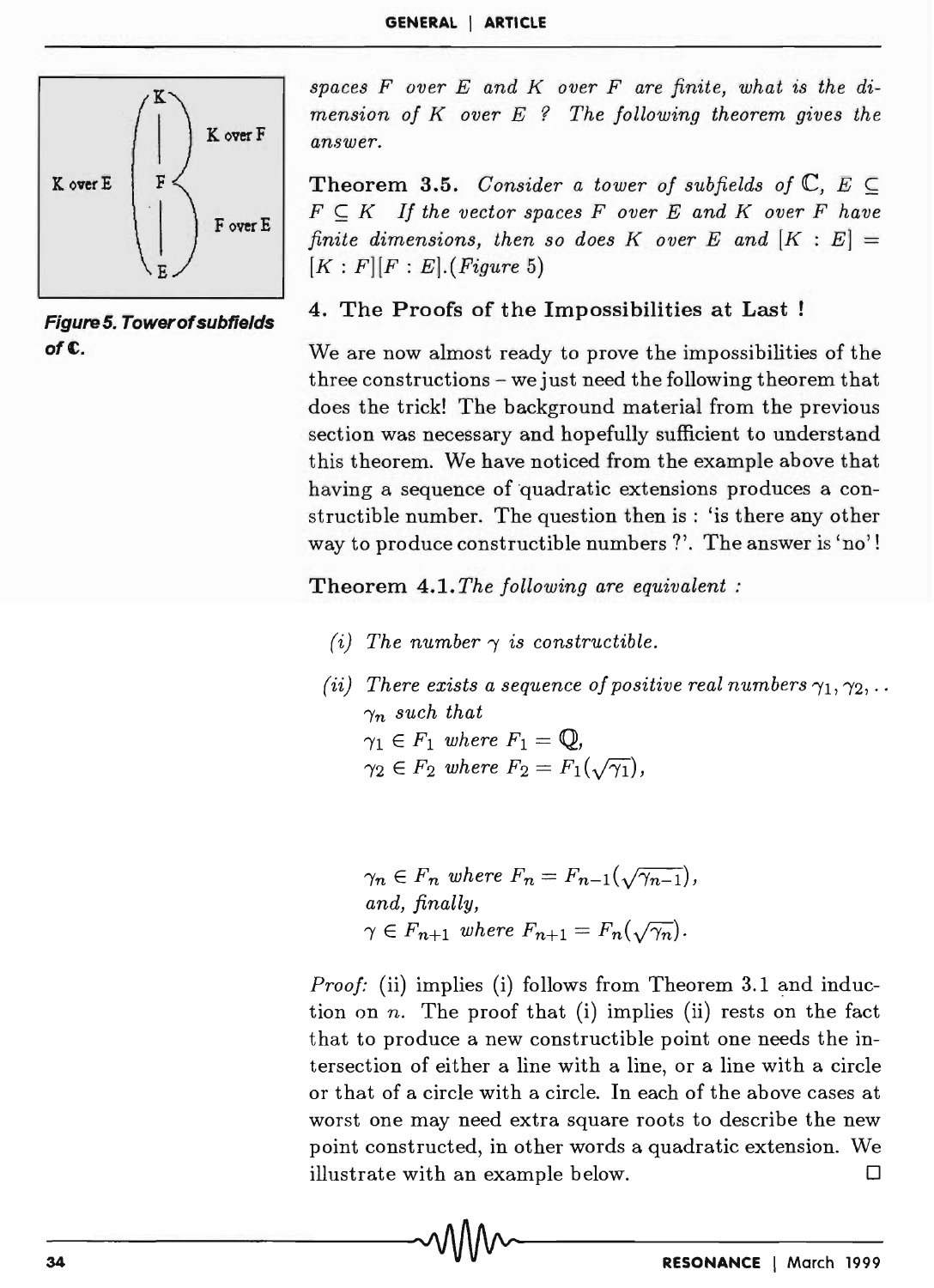**Example 4.2.** *Start with two points*  $P_0 = (0,0)$  *and*  $P_1 =$ (1,0) *at a distance* 1 *unit apart. Draw circles with centres at*   $P_0$  and  $P_1$  with radius  $P_0P_1$  then the points of intersection  $P_2$ and  $P_3$  can be computed to be  $(1/2, \sqrt{3}/2)$  and  $(1/2, -\sqrt{3}/2)$ *respectively involving nothing more than*  $\sqrt{3}$ *. (Figure 6).* 

Corollary 4.3. If  $\gamma$  *is constructible, then*  $\gamma$  *is algebraic and*  $deg(\gamma, \mathbb{Q}) = 2^s$  *for some integer s*  $\geq 0$ .

The proof follows from the above Theorems 4.1 and 3.5.

Corollary 4.4. If a real number  $\gamma$  satisfies an irreducible *polynomial over* Q *of degree n, and if n is not a power of 2, then*  $\gamma$  *is not constructible.* 

This is an immediate consequence of the above corollary.

We are now really ready to prove that the three great problems of antiquity are impossible to solve!

Theorem 4.5. *The cube cannot be duplicated using rulerand-compass constructions.* 

*Proof:* As discussed earlier, if we could duplicate the cube then  $\sqrt[3]{2}$  would be constructible. However  $\sqrt[3]{2}$  satisfies the



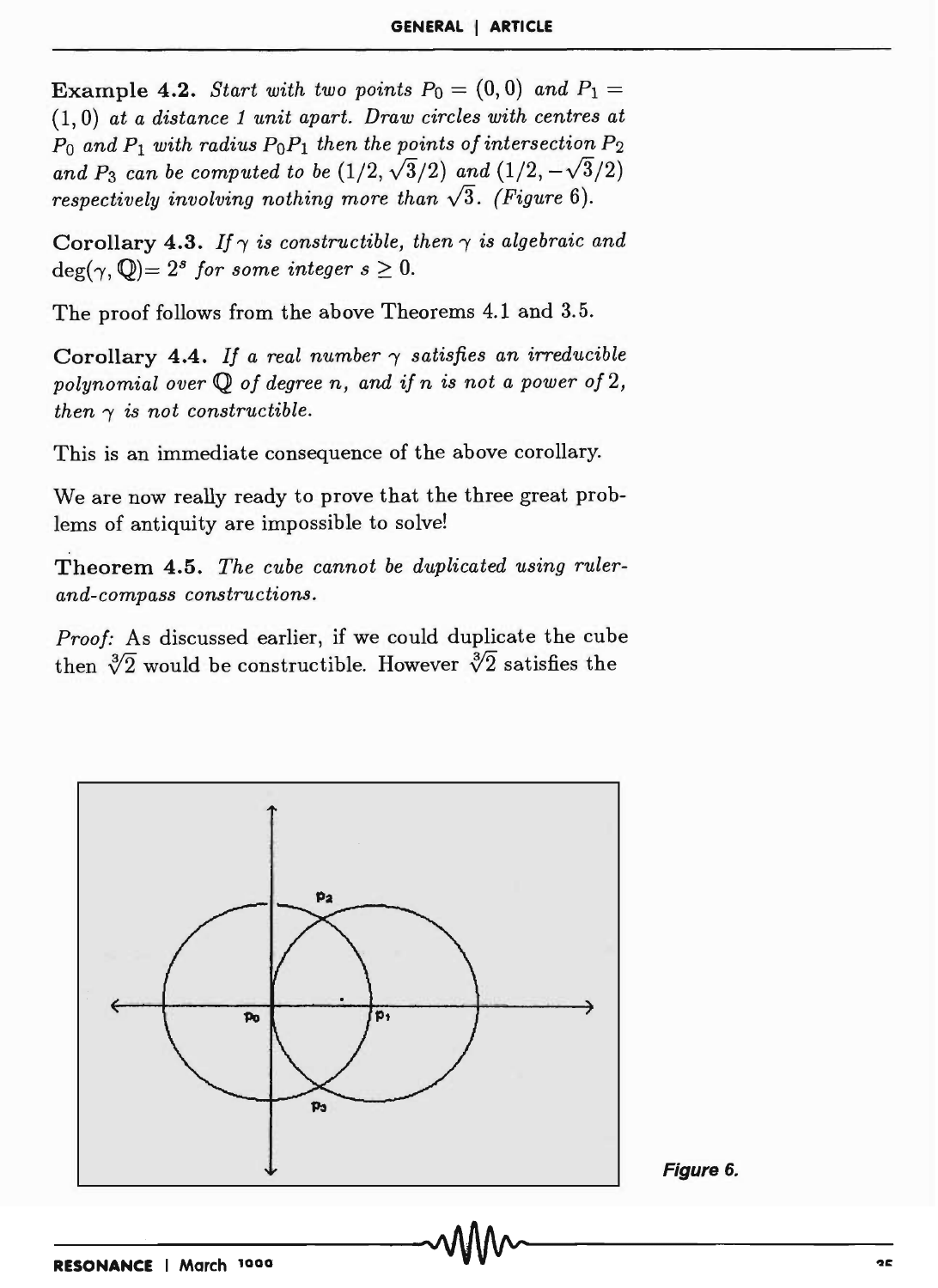monic polynomial  $X^3 - 2 = 0$  over  $\mathbb{Q}$ , which by Eisenstein's criterion is irreducible over  $\mathbb{Q}$ . But the degree of  $X^3 - 2 = 0$ is 3 and by Corollary 4.4,  $\sqrt[3]{2}$  is not constructible. Hence it is impossible to duplicate the cube using ruler-and-compass constructions.

We now show that the angle  $\pi/3$  cannot be trisected by a ruler-and- compass construction. Thus there is no rulerand-compass construction which will provide a trisection of every angle. This leaves the possibility of being able to trisect 'most' angles, with the method failing only for a finite number of angles. However it turns out that once we have established the fact that  $\pi/3$  is not constructible, it is quite easy to deduce that there are infinitely many angles that cannot be trisected (see  $[5]$ , p.106).

**Theorem 4.6.** *The angle*  $\pi/3$  *cannot be trisected using ruler-and-compass constructions.* 

*Proof:* If the angle  $\pi/3$  could be trisected, then the angle  $\pi/9$ can be constructed. Using a right angled triangle it is easy to see that the length  $\cos(\pi/9)$  and hence  $\beta = 2 \cos(\pi/9)$  can be constructed. Recalling the fact that  $\cos(\pi/3) = 1/2$  and the trignometric identity  $cos(3\theta) = 4 cos^3(\theta) - 3 cos(\theta)$ , we see that  $\beta$  satisfies the monic polynomial  $\beta^3 - 3\beta - 1 = 0$ . Now the polynomial  $f(X) = X^3 - 3X - 1$  is irreducible over  $\mathbb{Q}$ , since the polynomial  $f(X + 1) = X^3 + 3X^2 - 3$  is irreducible over Q, by Eisenstein's criterion. But once again the degree of  $f(X) = X^3 - 3X - 1$  is 3 and by Corollary 4.4,  $\beta$  is not constructible. Hence  $\pi/3$  cannot be trisected.  $\Box$ 

Theorem 4.7. *The circle cannot be squared using rulerand-compass constructions.* 

*Proof:* As discussed earlier if we could square the circle, then  $\sqrt{\pi}$  would be constructible and hence by Corollary 4.3 algebraic. This implies that  $\pi$  is algebraic over Q, but there is a famous Theorem of Lindemann (see [3], Chapter 6, for a proof) which asserts that  $\pi$  is not algebraic over Q. Hence it is impossible to square a circle.  $\Box$ 

Neat, isn't it?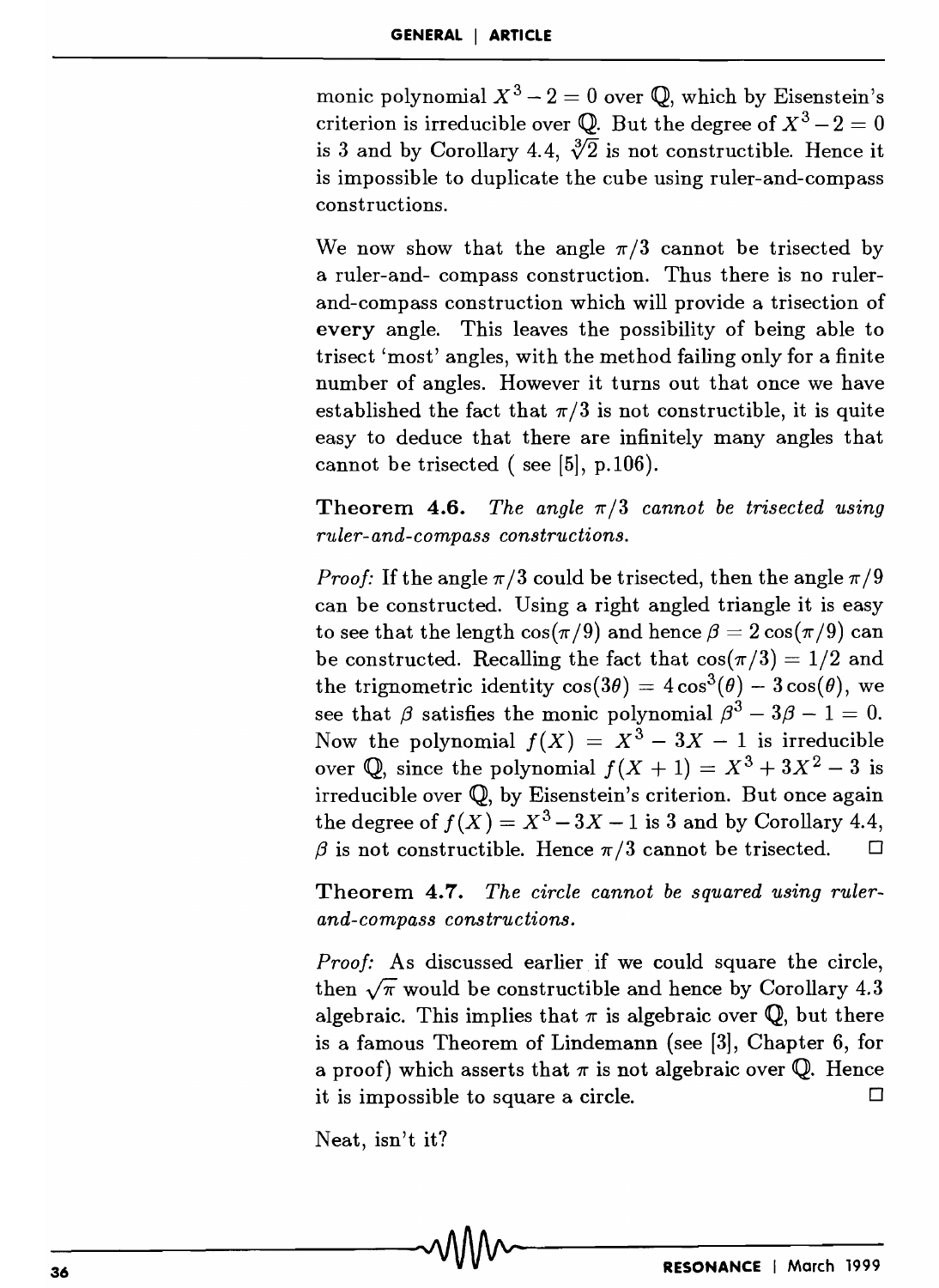#### 5.Epilogue

In the process of writing this article, I have discovered that I have only touched the tip of the iceberg, both in terms of geometric constructions and in terms of mathematical impossibilities.

As far as geometric construction goes, it has been known since the time of the Greeks that if one relaxed the condition on the use of ruler and compass alone, then these three problems could be solved. For example, Problem 1 was solved by the Greeks using a ruler in the form of a right angle (see p.146 of [6], for details) and using the *spiral of Archimedes* one can square a circle and trisect an angle (see pp. 95-96, of [1] for details). There are even variations with regard to the traditional ruler and compass as tools. If we agree that a line can be drawn if we are given two points on it, then it can be shown that all the ruler and compass constructions can be constructed using a compass alone (first discovered by Georg Mohr in 1672, and later discovered by and attributed to Lorenzo Mascheroni). It is also known that all ruler and compass constructions can be performed by using a two-edged ruler, whose edges are either parallel or meet at a point.

One of the reasons Gauss is revered so much is that at the age of 19, he demonstrated how to construct a regular polygon of 17 sides, using straight edge and compass! (See box item by Renuka Ravindran in *Resonance,* Vo1.2, No.6, p.62~ This after nearly 2000 years of stagnation as far as construction of regular polygons was concerned. Till then the Greeks had constructed regular polygons with 3 sides, 5 sides and in general regular polygons with  $2^m$  sides, for  $m \ge 2$ . They also knew that if they could construct polygons with  $r$  sides and *s* sides, then they could construct one with side rs. Gauss showed further, that· a regular polygon of *n* sides can be constructed whenever *n* is prime and is of the form  $n = 2^k + 1$ for some integer  $k \geq 0$ . These primes are actually called *Fermat primes.* You can check that 17 is one such. So from our discussion we see that we can construct a regular polygon of *n* sides provided it is of the form  $n = 2^{i+2}$  or  $n = 2^{i} p_1 p_2 \dots p_j$ , where  $i \ge 0$  and  $p_i, 1 \le i \le j$ , are Fermat

#### Suggested Reading

- [1] Howard Eves, *An Introduction to the history of Mathematics,* Holt, Rinehart and Winston, New York, 1976.
- [2] William Dunham, *Journey Through Genius,*  John Wiley and Sons, 1990.
- [3] Ian Stewart, *Galois Theory,* Chapman and Hall, London, 1991.
- [4] I N Herstein, *Topics in Algebra,* Blaisdell, New York,1964.
- [5] Arthur Jones, A Sidney Morris and Kennneth R. Pearson, *Abstract Algebra and Famous Impossi*bilities, Springer-Verlag, New York, 1991.
- [61 Richard Courant and Herbert Robbins, *What is Mathematics?,* Oxford University Press, New York, 1941.
- [7] M Rosenlicht, Integration in Finite Terms, *American Mathematical Monthly,79,963-972,*  1972.
- [8] R Hadlock Charles, *Field Theory and its ClassicalProblems,* Cams Mathematical Monographs, No. 19, Mathematical Association of America, 1978.